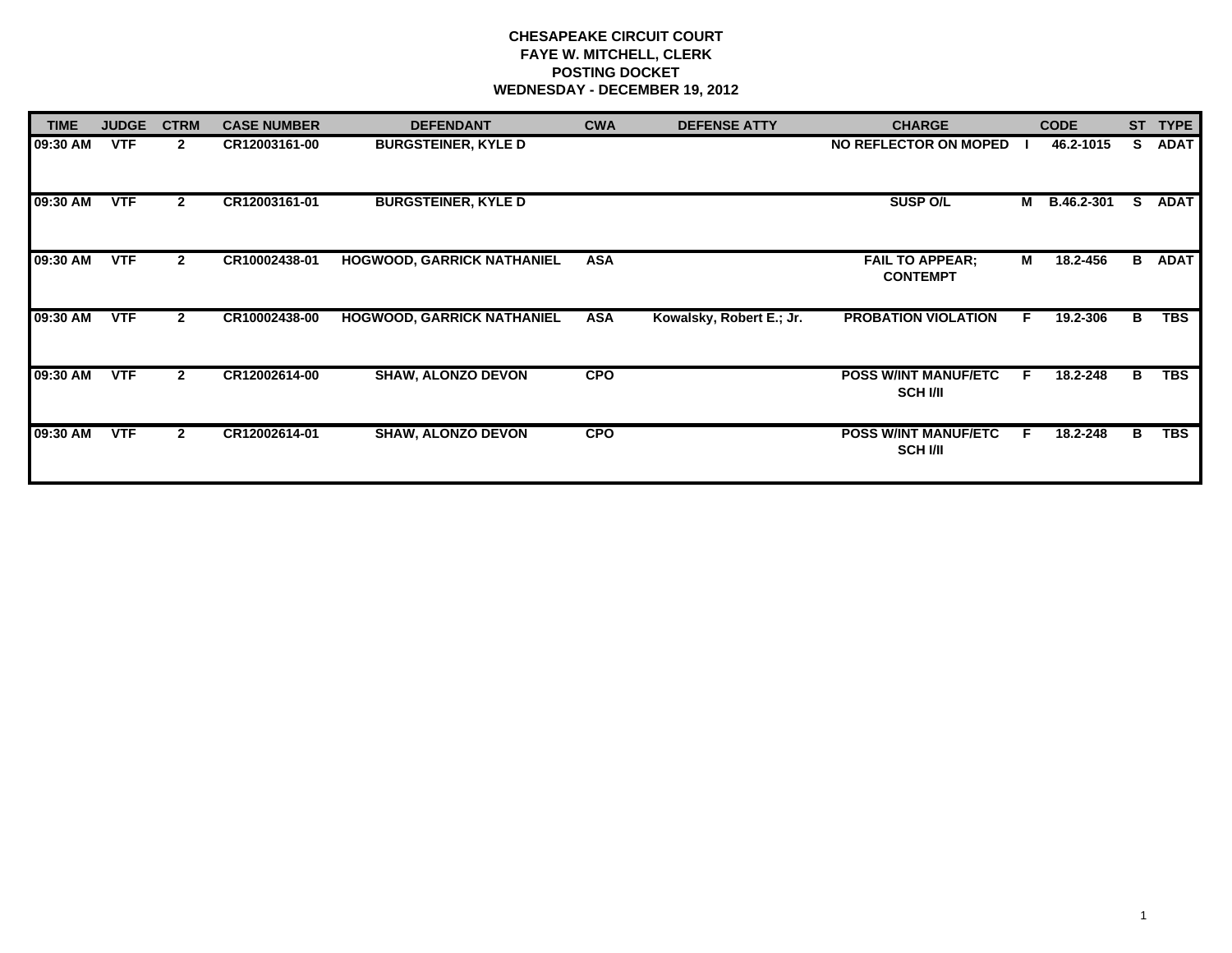## CHESAPEAKE CIRCUIT COURT CIVIL MOTIONSWEDNESDAY, DECEMBER 19, 2012

| Hearing<br><b>Time</b> | Judge      | Court<br>room | Case #        | <b>Plaintiff</b>                | <b>Defendant</b>                        | <b>Plaintiff Attorney</b> | <b>Defendant Attorney</b> | <b>Motion</b>              | <b>Duration</b> |
|------------------------|------------|---------------|---------------|---------------------------------|-----------------------------------------|---------------------------|---------------------------|----------------------------|-----------------|
| 10:00 AM               | <b>VTF</b> | - 1           | CL12002363-00 | COMMONWEALTH OF VIRGINIA        | *BOYCE, DEVIN                           | OXENHAM, CARA P           |                           | <b>Forfeiture of Funds</b> | N/A             |
| 10:00 AM               | <b>VTF</b> | -1            | CL12002365-00 | <b>COMMONWEALTH OF VIRGINIA</b> | <b>BROWN, RONNIE</b>                    | OXENHAM, CARA P           |                           | <b>Forfeiture of Funds</b> | N/A             |
| 10:00 AM               | <b>VTF</b> | -1            | CL12002387-00 | <b>COMMONWEALTH OF VIRGINIA</b> | *CORPREW, ARTHUR M                      | OXENHAM, CARA P           |                           | Forfeiture of Funds        | N/A             |
| 09:00 AM               | <b>JWB</b> | 3             | CL08002301-00 | JACKSON, DEBRA M                | JACKSON, DARRELL L                      | MACDONALD, ROBERT G       | PRO SE                    | <b>Show Cause</b>          | 30 Min.         |
| 09:00 AM               | <b>JWB</b> | 3             | CL10000278-00 | THOMPSON, LAURIE ELIZABETH      | *FRANKLIN, QUENTIN J; MD                | SHUTTLEWORTH, THOMAS B    | <b>CURTIS, MATTHEW</b>    | Motion for<br>Sanctions    | 1 Hour          |
| 09:00 AM               | <b>JWB</b> | 3             | CL11002913-00 | HOSEY, ALICIA J                 | HOSEY, THOMAS J; JR                     | ROGERS, MANDY M           |                           | Final Decree of<br>Divorce | 10 Min.         |
| 09:00 AM               | <b>JWB</b> | 3             | CL12000164-00 | JOHNSON, MARCILYN               | *C R ENGLAND TRUCKING<br><b>COMPANY</b> | SCARBOROUGH, BOYD         | SLEETH, WILLIAM W         | Motion to Compel           | 15 Min.         |
| 09:00 AM               | <b>JWB</b> | 3             | CL12000595-00 | QUATTLEBAUM, VIRGINIA LYNN      | QUATTLEBAUM, JOSEPH W; SR               | CHRISTIAN, BRIAN C        | RUSSO, PHILIP L; JR       | Pendente Lite              | 1 Hour          |
| 09:00 AM               | <b>JWB</b> | 3             | CL12001898-00 | SUGGS, JAMIE LYNN               | TAYLOR, TEKALIA MONEK                   | SCARBOROUGH, BOYD         |                           | Motion to Amend            | 15 Min.         |
| 09:00 AM               | <b>JWB</b> | 3             | CL12001899-00 | *SUGGS, MAKAYA                  | TAYLOR, TEKALIA MONEK                   | SCARBOROUGH, BOYD         |                           | Motion to Amend            | N/A             |
| 09:00 AM               | <b>JWB</b> | 3             | CL12002217-00 | <b>KEATON, LAMAR</b>            | FLETCHER, JOY                           | O'DAWE, COLIN P           |                           | <b>Withdraw Counsel</b>    | 15 Min.         |
| 09:00 AM               | JWB        | 3             | CL12002217-00 | <b>KEATON, LAMAR</b>            | FLETCHER, JOY                           | O'DAWE, COLIN P           |                           | Motion to Compel           | 15 Min.         |
| 09:00 AM               | <b>JWB</b> | 3             | CL12002644-00 | FULFORD, JENNIFER A             | FULFORD, JAMES R                        | MACDONALD, ROBERT G       |                           | Pendente Lite              | 30 Min.         |
| 09:00 AM               | <b>JWB</b> | $\mathbf{3}$  | CL12002788-00 | GRAY, SHELLY MARIE              | MARTIN, VANCE GOBLE                     | PRO SE                    |                           | Final Decree of<br>Divorce | 10 Min.         |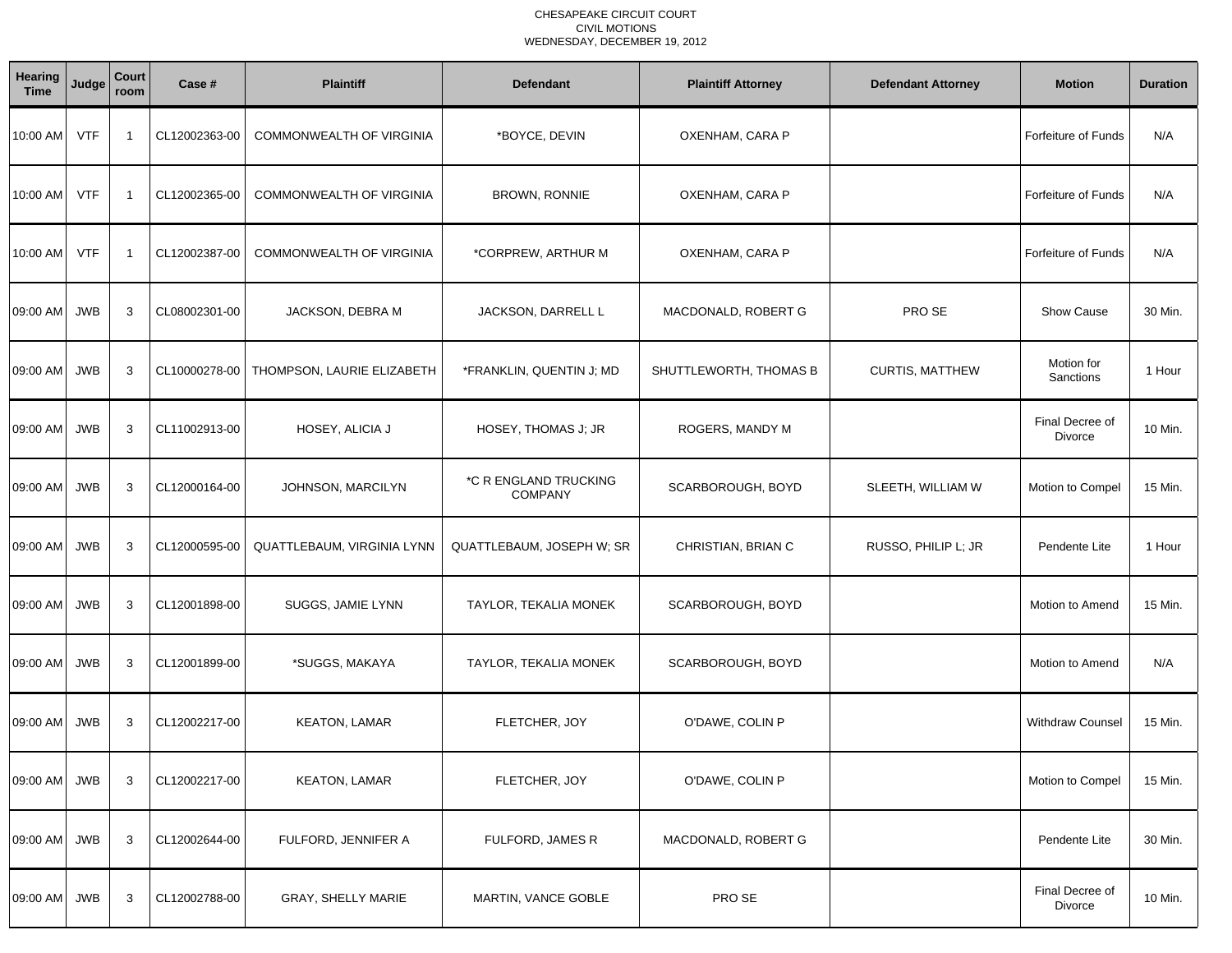## CHESAPEAKE CIRCUIT COURT CIVIL MOTIONSWEDNESDAY, DECEMBER 19, 2012

| <b>Hearing</b><br><b>Time</b> | Judge      | Court<br>room  | Case #        | <b>Plaintiff</b>            | <b>Defendant</b>                         | <b>Plaintiff Attorney</b> | <b>Defendant Attorney</b> | <b>Motion</b>                   | <b>Duration</b> |
|-------------------------------|------------|----------------|---------------|-----------------------------|------------------------------------------|---------------------------|---------------------------|---------------------------------|-----------------|
| 09:00 AM                      | <b>BHK</b> | $\overline{4}$ | CL11000145-00 | <b>EXUM, CHARLES G</b>      | EXUM, BELINDA R                          | HOLCOMB, WAYNE E          |                           | Final Decree of<br>Divorce      | 10 Min.         |
| 09:00 AM                      | <b>BHK</b> | $\overline{4}$ | CL11002190-00 | <b>EDWARDS, CHARLES</b>     | EDWARDS, NOREEN                          | PRO SE                    | WOODS, MICHAEL            | <b>Withdraw Counsel</b>         | 15 Min.         |
| 09:00 AM                      | <b>BHK</b> | $\overline{4}$ | CL12000103-00 | RAWLS, DOROTHY              | RAWLS, HAYNE                             | PLUMLEE, C ERIC           | LAINE, HERBERT W          | Present Order                   | 15 Min.         |
| 09:00 AM                      | <b>BHK</b> | $\overline{4}$ | CL12001643-00 | DALRYMPLE, TROY LEE         | DALRYMPLE, PATRICIA AMBER                | MULFORD, ANTHONY S        |                           | Final Decree of<br>Divorce      | 15 Min.         |
| 09:00 AM                      | <b>BHK</b> | $\overline{4}$ | CL12002089-00 | SEIDMAN, LYNN CHRISTINE     | SEIDMAN, DAVID JEFFREY                   | CONROD, RICHARD J; SR     | <b>BEARD, VICKI</b>       | Motion to Compel                | 15 Min.         |
| 09:00 AM                      | <b>BHK</b> | $\overline{4}$ | CL12002089-00 | SEIDMAN, LYNN CHRISTINE     | SEIDMAN, DAVID JEFFREY                   | CONROD, RICHARD J; SR     | <b>BEARD, VICKI</b>       | Pendente Lite                   | 30 Min.         |
| 09:00 AM                      | <b>BHK</b> | $\overline{4}$ | CL12002089-00 | SEIDMAN, LYNN CHRISTINE     | SEIDMAN, DAVID JEFFREY                   | CONROD, RICHARD J; SR     | <b>BEARD, VICKI</b>       | Motion to Quash                 | 15 Min.         |
| 09:00 AM                      | <b>BHK</b> | $\overline{4}$ | CL12002114-00 | AL-KOSHNAW, KAREN MARIE     | KOSHNAW, AZAD                            | FLAX, MONA SHAPIRO        |                           | Final Decree of<br>Divorce      | 10 Min.         |
| 09:00 AM                      | <b>BHK</b> | $\overline{4}$ | CL12002164-00 | HAIR, VICKIE LYNN           | HAIR, DAVID BRIAN                        | WOOTEN, KRISTI A          |                           | <b>Present Order</b>            | 15 Min.         |
| 09:00 AM                      | <b>BHK</b> | 4              | CL12002199-00 | *DEMPS, DIANNE              | AMERICAN FURNITURE<br><b>MANUFACTURI</b> | MORKEN, MATTHEW P         | MORKEN, MATTHEW P         | Court Approval of<br>Settlement | 30 Min.         |
| 09:00 AM                      | <b>BHK</b> | $\overline{4}$ | CL12002509-00 | *SKYLES, DANETTE            | *DAVIS, VERA                             | O'BRIEN, SCOTT K          |                           | Motion to Amend                 | 15 Min.         |
| 09:00 AM                      | <b>BHK</b> | 4              | CL12002688-00 | CITY OF CHESAPEAKE VIRGINIA | *DAVIS, CEDRIC                           | SHEERAN, KELLY DANIELS    |                           | Motion (Other)                  | 15 Min.         |
| 09:00 AM                      | <b>BHK</b> | 4              | CL12002908-00 | <b>BEACHUM, SARAH</b>       | <b>BEACHUM, MARK</b>                     | FLAX, MONA SHAPIRO        |                           | Pendente Lite                   | 30 Min.         |
| 09:00 AM MATA                 |            | 5              | CJ12-33       | SMITH, FELICIA              | CLANTON, DULEVIAN                        | MACON, CLAY               | WILLIAMS, JENNIFER        | <b>Present Order</b>            | 15 Min.         |